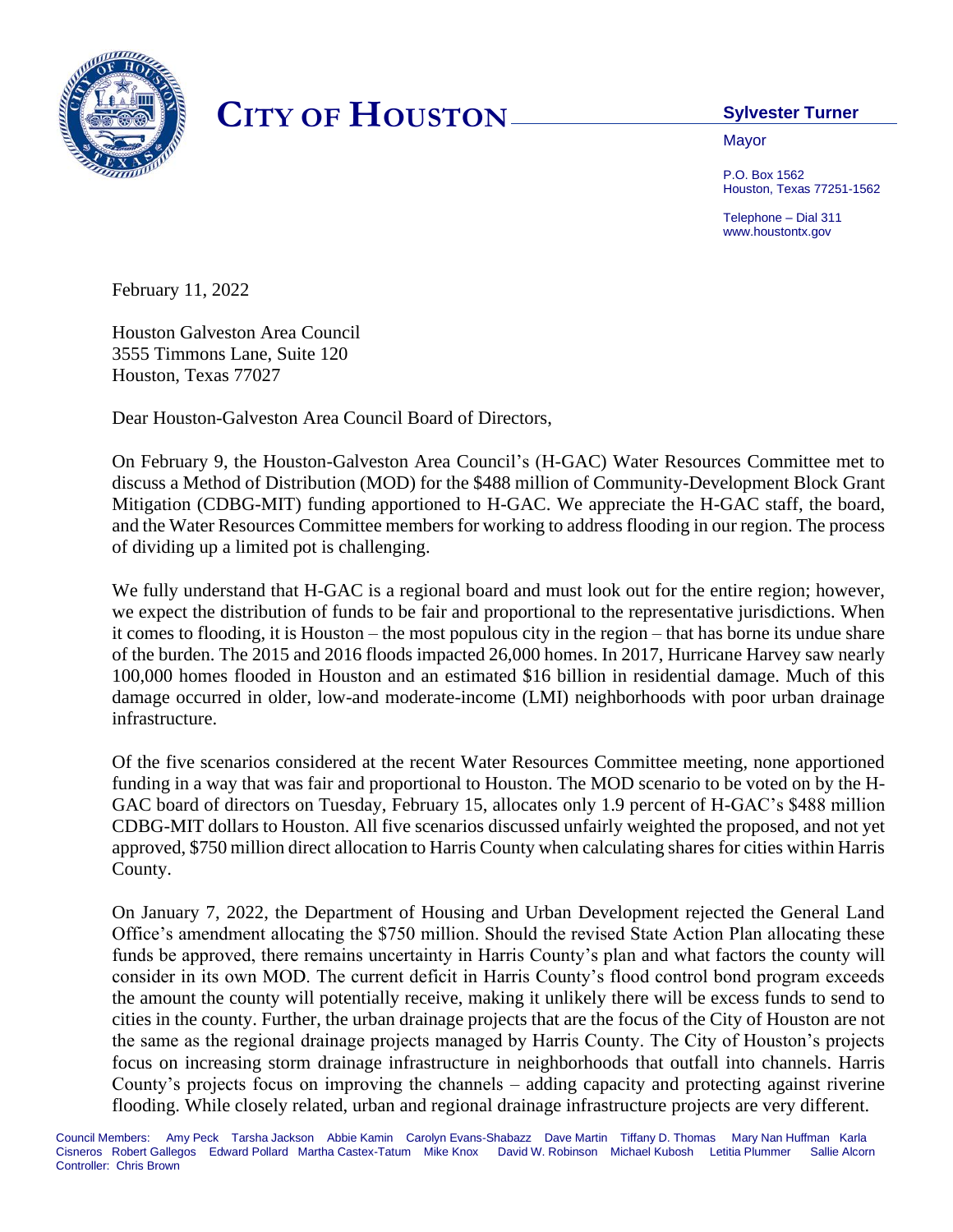Furthermore, the MOD scenario being advanced to the board includes a \$62 million regional set-aside, with projects selected from the Tier 1 and Urgent Needs categories of H-GAC's Priority Flood Mitigation Project List. Although the projects have merit, none provide any benefit to the City of Houston or Harris County.

Lastly, we do not support H-GAC's decision to seek a waiver lowering the LMI requirement from fifty percent to forty-four percent. The Community Development Block Grant program, by its very design, was meant to focus on helping low-and moderate-income communities. All five of the projects the City of Houston submitted to the GLO's state mitigation competition were focused in high LMI concentrated areas.

We ask the board to reject the scenario put forth by the Water Resources Committee and devise a new MOD which more appropriately allocates this funding to the most impacted areas.

Sincerely,

Dylista Tum

Sylvester Turner Mayor

Umy Peck

Amy Peck City Council, District A

Jaishalfackson

Tarsha Jackson City Council, District B

spie Lanin

Abbie Kamin City Council, District C

Dr. Carlyn Evene Shotage

Carolyn Evans-Shabazz City Council, District D

Martin

Dave Martin City Council, District E

Tiffany D. Thomas City Council, District F

maynontakin

Mary Nan Huffman City Council, District G

Tarka Cisnus

Karla Cisneros City Council, District H

Robert Gallegos City Council, District I

Edward Pollard City Council, District J

Martha Castex-Jatu-

Martha Castex-Tatum City Council, District K

Wike Kup

Mike Knox City Council, At-Large 1

 $l = 54$ 

David Robinson City Council, At-Large 2

Midal Kuloch

Michael Kubosh City Council, At-Large 3

Letitia Plummer City Council, At-Large 4

athi (

Sallie Alcorn City Council, At-Large 5